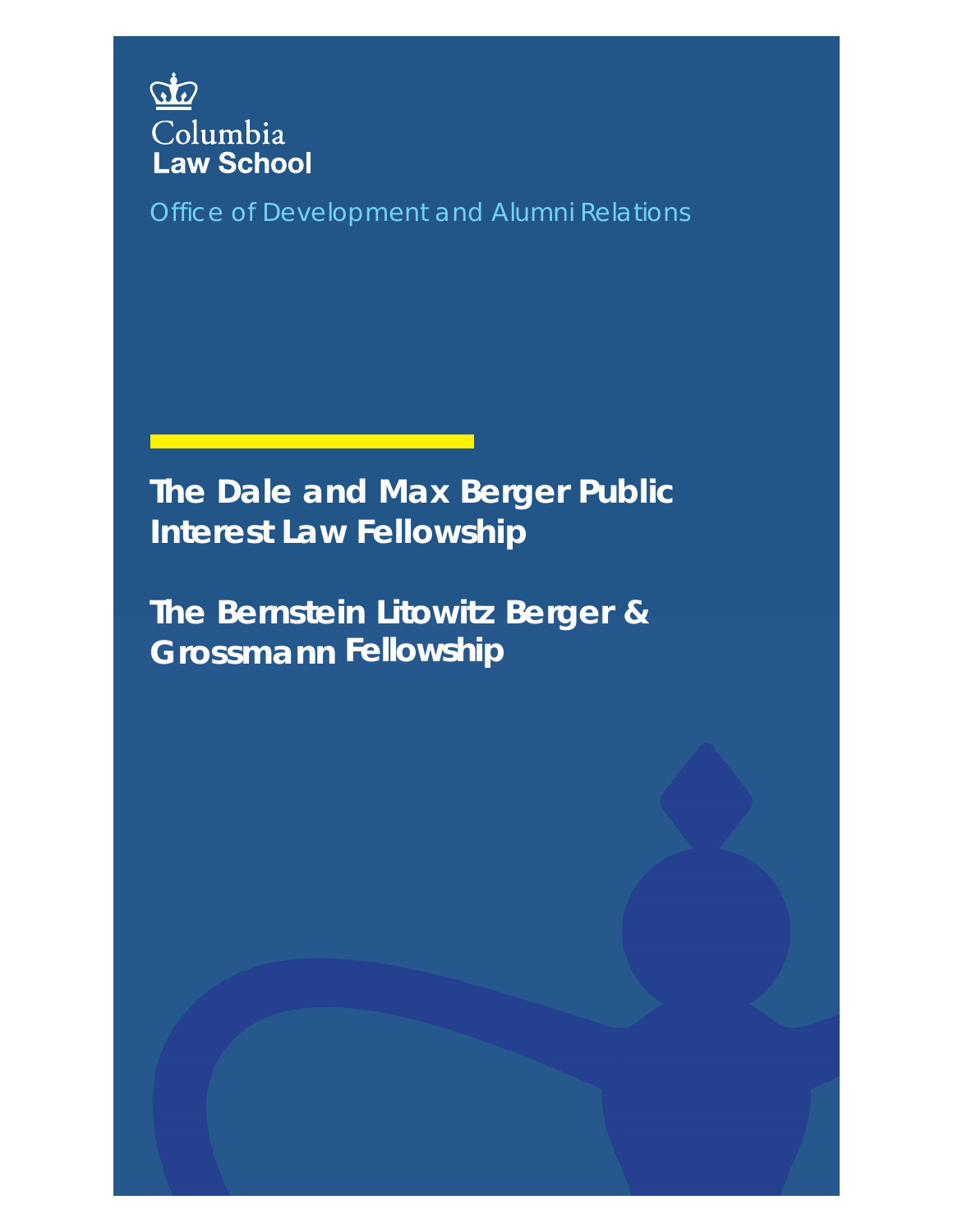## **BERNSTEIN LITOWITZ BERGER & GROSSMAN FELLOWS**

Established in 1998 by the firm of Bernstein Litowitz Berger & Grossmann LLP. Public Service Fellowships are awarded to students who have demonstrated exceptional dedication and promise for leadership in public interest law work.

#### BRENDA TOINEETA PIPESTEM – CLASS OF 1999



Brenda is a 1999 graduate of Columbia Law School, where she was recognized as a Harlan Fiske Stone Scholar during her first and final year of school. In April 1999, she was awarded the Bernstein Litowitz Berger & Grossman LLP Fellowship for Public Interest Law. While at the Law School, Brenda completed a judicial clerk externship with the Honorable Robert W. Sweet, United States District Court, Southern District of New York. She also co-chaired the Columbia's Native American Law School Association.

Brenda's career is marked by her significant service on tribal

courts, as well as her experience in both the executive and legislative branches of federal government. Brenda spent seven years working in the federal government in Indian affairs, beginning her federal service working with President Clinton's Initiative on Race before moving to the Department of the Interior – Bureau of Indian Affairs' office in Washington, D.C. Brenda started her tenure at the BIA in the Office of Tribal Services working on 638 contract support issues but served the majority of her time as a Special Assistant to the Assistant Secretary of Indian Affairs and the Deputy Commissioner of Indian Affairs, working with tribes on various issues including trust reform and inter-agency matters. Brenda served as senior staff for the Trust Policy and Procedures Project, drafting and implementing Departmental reform for Indian trust management policies, regulations, and procedures. During her tenure with the federal government, she also worked a one-year legislative detail in 2002 on the U.S. Senate Interior Appropriations Subcommittee on the Interior and Related Agencies, where she assisted the Democratic Majority Staff in the preparation and editing of legislation related to appropriations for the Department of Interior and other agencies.

Brenda is of counsel at Pipestem Law. She presently serves as an Associate Justice on the Eastern Band of Cherokee Indians Supreme Court, a position she has held since 2000, as well as Chair of the Smithsonian's National Museum of the American Indian Board of Trustees. She has also served as an Associate Justice on the Mississippi Band of Choctaw Indians Supreme Court since 2008. Previously, she served as an Appellate Court Justice on the Lower Sioux Indian Community Appellate Court and as an Alternate Supreme Court Justice on the Poarch Band of Creek Indians Supreme Court.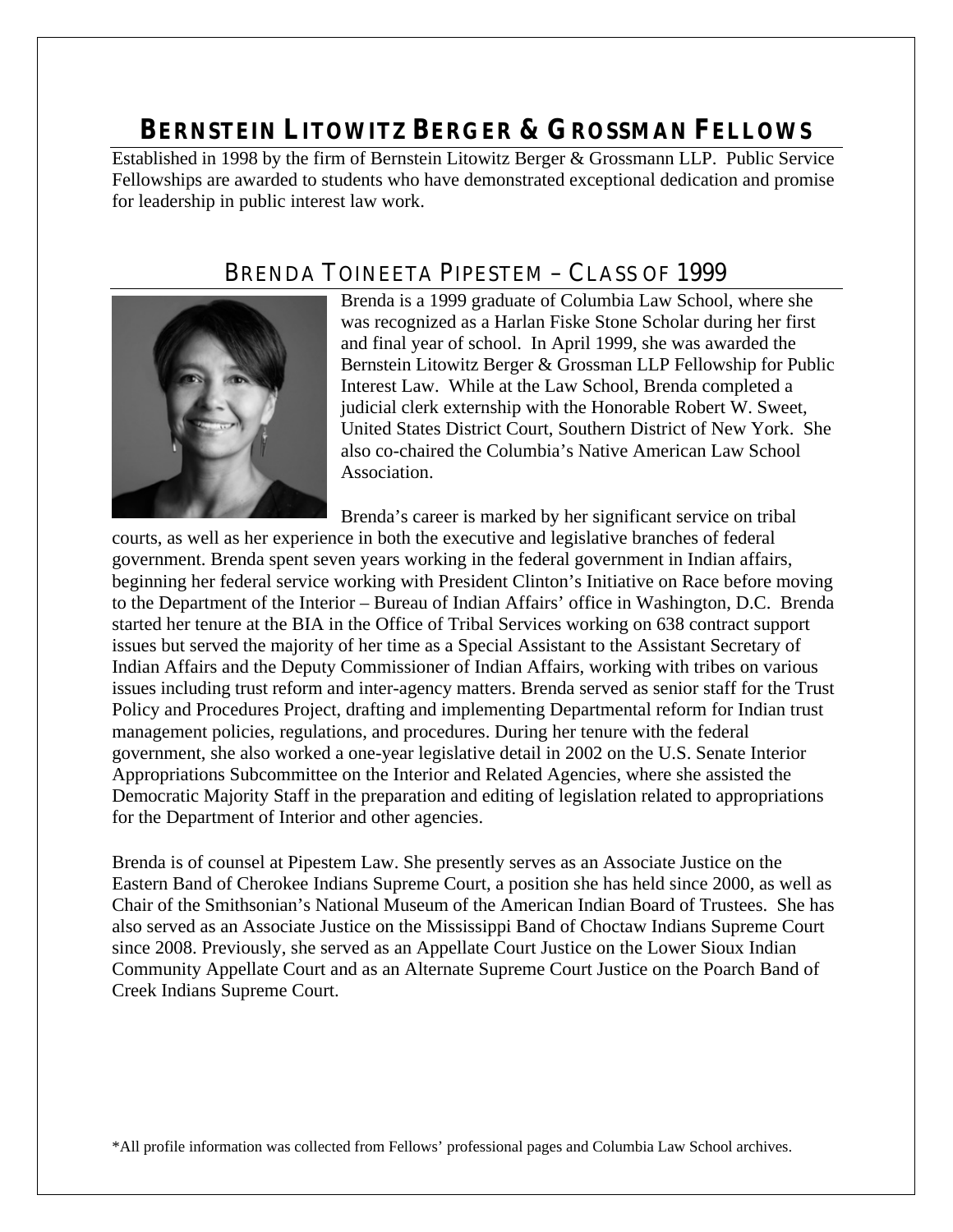#### SHAVAR JEFFRIES – CLASS OF 1999



Shavar is a member of the 1999 graduating class of Columbia Law School. Raised by his grandmother in the South Ward of Newark, New Jersey, he received scholarships to Seton Hall Preparatory School, Duke, and Columbia Law School. Upon graduation, Shavar moved back to Newark with the firm belief that his path to success—through high-quality education—should not be the outlier for students in Newark, but rather the rule.

Shavar has been extensively involved in the Newark community and has tirelessly advocated to improve the city's schools. He was the founding Board President of TEAM Academy Charter School, Board President of the Boys & Girls Clubs of Newark, and a board member of Seton Hall Preparatory School. From 2008 to

2010, Shavar was Counsel to New Jersey Attorney General Anne Milgram. In that role, he oversaw all multistate investigations, spanning a range of issues from securities and consumer fraud to environmental protection and human trafficking. In 2010, he was elected to the Newark Public Schools Advisory Board, and was then unanimously selected by his colleagues to serve as Board President. Shavar ran as a candidate for Newark mayor in 2014 in a campaign that attracted national attention, during which he made improving Newark's schools a cornerstone of his campaign. Despite being a first-time municipal candidate, Shavar gained broad support, obtaining over 46 percent of the vote— a historic number for a first-time Newark municipal candidate.

Shavar began his legal career as an associate at Wilmer Cutler & Pickering, where he represented the University of Michigan in defending its affirmative-action student admissions programs, and also represented black farmers who had been discriminated against by the United States Department of Agriculture. After leaving Wilmer, Shavar served as a Gibbons Fellow in Public Interest and Constitutional Litigation at Gibbons P.C., where he handled school-funding, specialeducation, affordable-housing, and prisoners' rights cases, among others.

Shavar also serves as a partner at Lowenstein Sandler, where he has been a fierce advocate for families seeking fair practices in funding education and ensuring that the laws governing education systems help students, rather than trapping them in failing schools. Prior to joining the law firm, he was an Associate Professor of Law at Seton Hall Law School's Center for Social Justice in Newark, New Jersey, where he ran a litigation clinic focused on complex and class action litigation and advocacy. Shavar has served as President of Education Reform Now (ERN) since September 2015.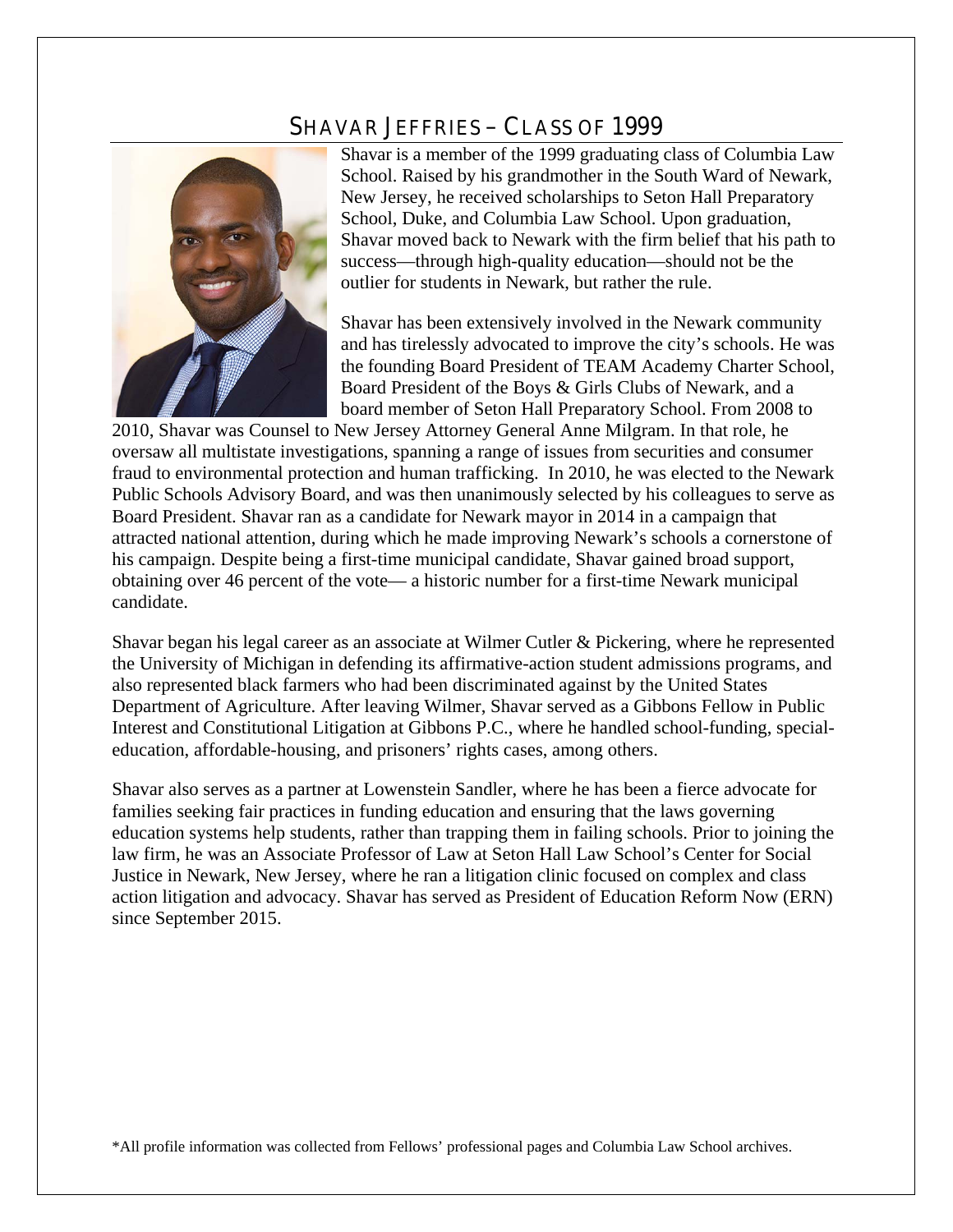### JENNIFER LAV – CLASS OF 2003



Jennifer graduated from Columbia Law School in 2003. Upon graduation, she clerked for Judge Myron H. Thompson, U.S. District Court, Middle District of Alabama. Jennifer was a staff attorney at the Alabama Disabilities Advocacy Program—the Protection and Advocacy program for Alabama, and a clinical lecturer at the University of Alabama School of Law. While in Alabama, her work focused predominantly on special education and Medicaid advocacy.

Subsequently, Jennifer was a staff attorney and then managing attorney at Disability Rights DC at University Legal Services (DRDC), the Protection and Advocacy program for the District of Columbia. While at DRDC, she supervised the agency's mental

health advocacy, focusing on increasing access to community-based services for youth and adults, investigating abuse and neglect in facilities, and protecting and expanding autonomy and choice for District residents with disabilities. She also served as class counsel in several longstanding cases against the District government, including Petties vs. District of Columbia, which reformed the delivery of education services to DC students with disabilities, and Brown v. District of Columbia, a case on behalf of nursing facility residents seeking to access Medicaidfunded community based services and supports. Jennifer is presently a senior attorney in the National Health Law Program's DC office, where she works on issues related to federal health care reform, Medicaid, and community-based mental health services and supports.

#### ROSANNE AVILES – CLASS OF 2005



Rosanne Aviles graduated from Columbia Law School in 2005, where she was a Charles Evans Hughes Fellow working for the Washington Lawyers' Committee for Civil Rights & Urban Affairs and a Joseph L. Brechner Fellow with the Anti-Defamation League in New York. She interned for a human rights organization in Sao Paolo, Brazil and volunteered at the Goddard Riverside Tenant Assistance Project and the D.C. Employment Justice Center. Upon graduating, she was named the 2005 Polikoff-Gautreaux Fellow at Business and Professional People for the Public Interest, a Chicago non-governmental organization. Rosanne is the first Columbia Law School graduate to receive the Polikoff-Gautreaux Fellowship. In 2007 she joined the Legal Aid Society of D.C. as a Staff Attorney and was promoted to

Supervising Attorney in May 2011. After seven years with the Legal Aid Society, Rosanne joined the U.S. Department of Housing and Urban Development in Washington D.C. as a Trial Attorney.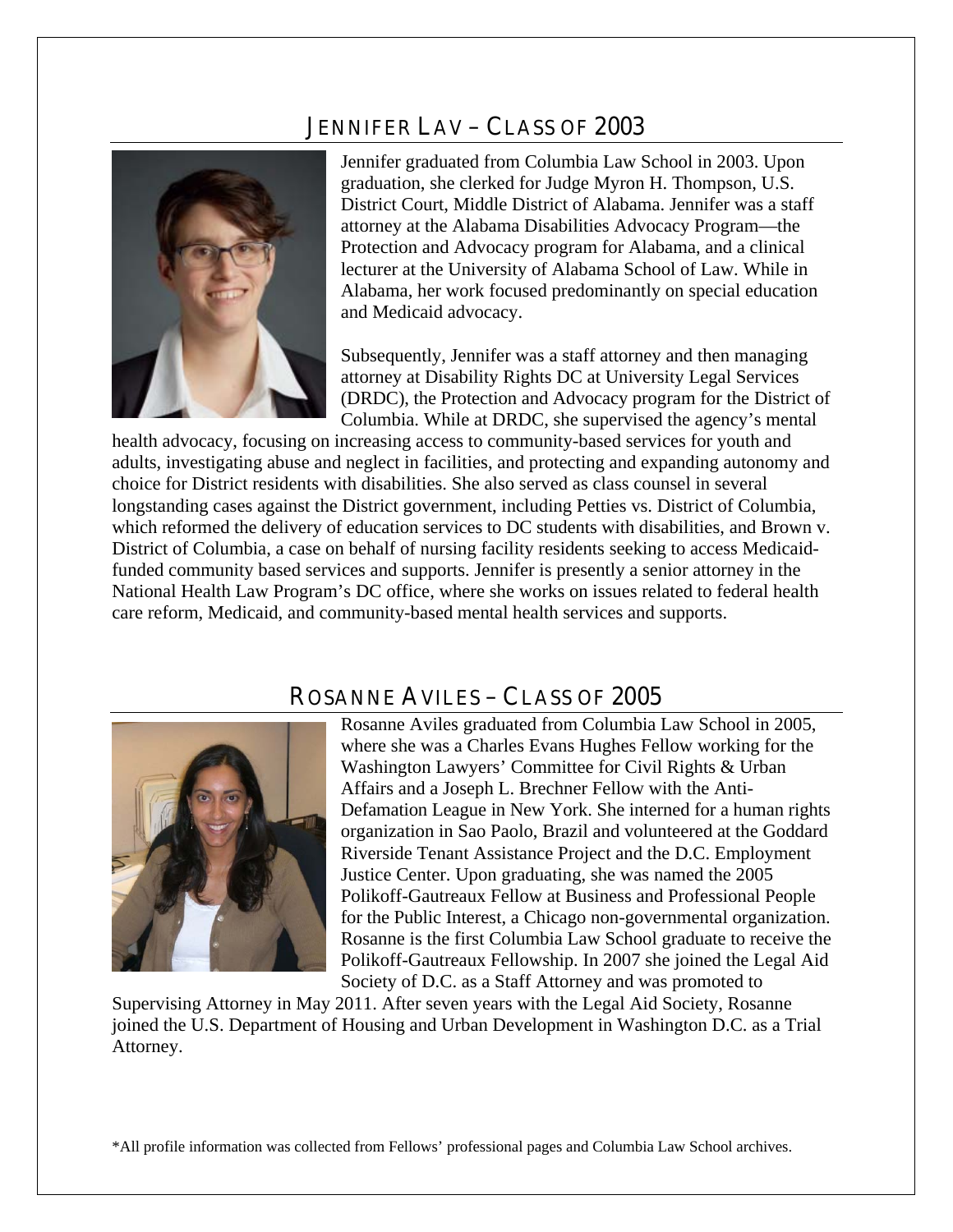## KATE WEISBURD – CLASS OF 2005



Kate Weisburd graduated from Brown University in 2000 with a degree in Public Policy and American Institutions, and received her J.D. from Columbia Law School in 2005. Prior to attending law school, she worked as a death penalty investigator at the Southern Center for Human Rights in Atlanta, Georgia. While at Columbia, she interned with the NAACP Legal Defense Fund (Criminal Justice Section), the Brennan Center for Justice, the Public Defender Service for the District of Columbia, and the Neighborhood Defender Service of Harlem. She also represented clients in Columbia's Criminal Practice Clinic, interned for the Honorable Chester J. Straub, U.S. Court of Appeals for the Second Circuit, and was a research assistant to Professor James Liebman.

In 2005, Kate received the Bernstein Litowitz Berger & Grossmann LLP Fellowship in recognition of her commitment to pursuing a career in public interest law. Upon graduation, she served as a law clerk to the Honorable Lawrence K. Karlton, U.S. District Court for the Eastern District of California, before joining the University of California, Berkeley Law School as a staff attorney and teaching fellow, and eventual Director and clinical instructor, of the Death Penalty Clinic. Kate presently works as an Associate Professor for the George Washington University Law School.



## CARRIE LOVE – CLASS OF 2009

Carrie Love is a native of rural Michigan and graduated from Columbia Law School in 2009. During law school, Carrie was a Harlan Fiske Stone Scholar and was awarded the Bernstein Litowitz Berger & Grossman Fellowship. She served as an Editor of the Columbia Human Rights Law Review and was an Executive Board member of the Society for Immigrant and Refugee Rights. Carrie has also worked as a legal intern for the New York Legal Aid Society, the Northern Manhattan Coalition for Immigrant Rights, and the Refugee and Immigration Services Unit of Catholic Charities.

Carrie began her legal career in 2010 as a Skadden Fellow at Western Massachusetts Legal Services, which joined with Community Legal Aid in 2011. She subsequently joined the Central West Justice Center in 2014. Carrie, who is proficient in Spanish, assists people seeking humanitarian-based immigration relief, including neglected or abandoned children and immigrant survivors of domestic violence and other crimes.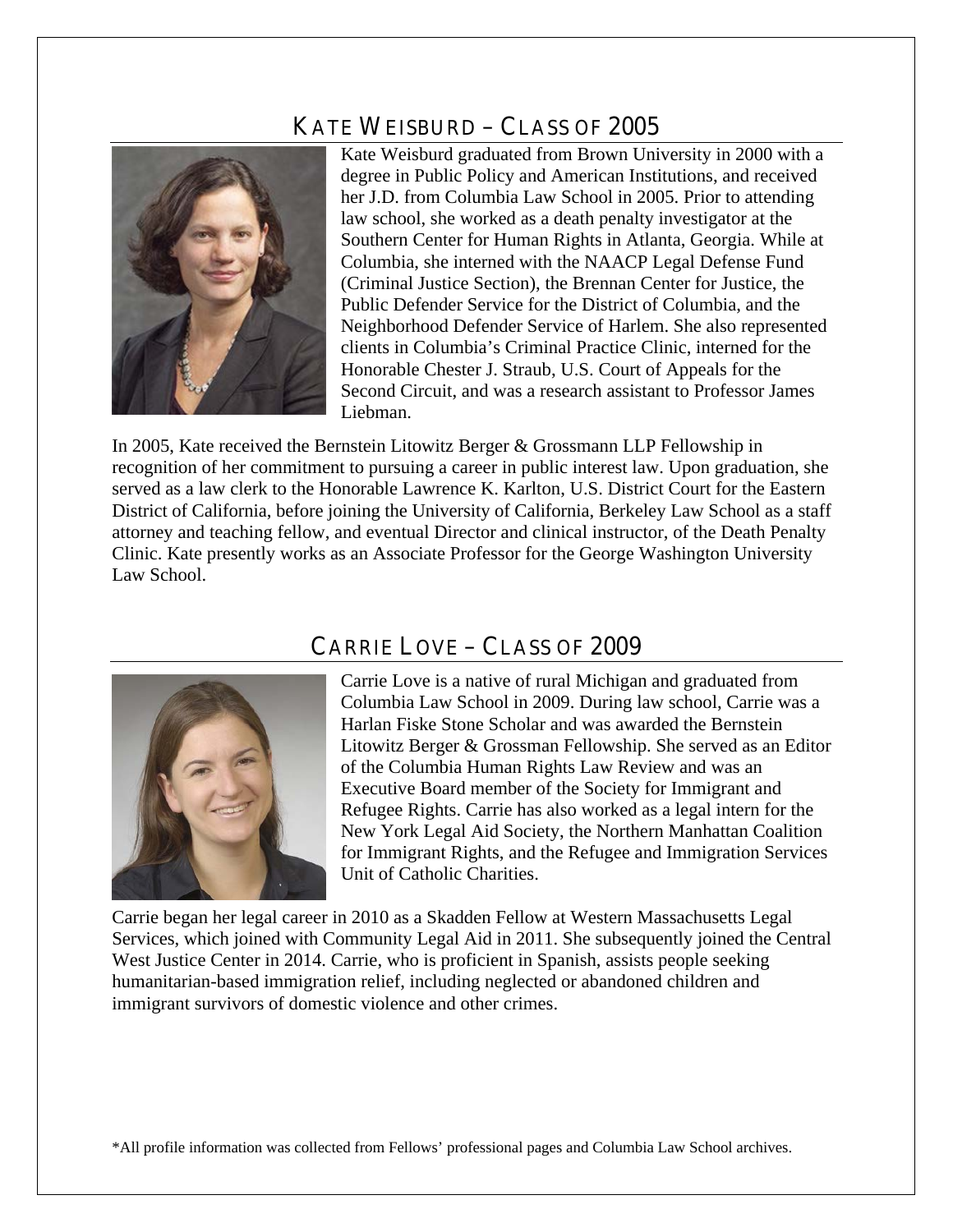## KEREN ZWICK – CLASS OF 2009



Keren graduated, with honors, from Columbia Law School in 2009. Before law school, Keren attended the University of Chicago, where she graduated in 2004. While in undergrad, she worked at the National Immigrant Justice Center (NIJC) as an asylum project coordinator. During her time at the Law School, she successfully represented clients in the Sexuality & Gender Law Clinic in both immigration and civil rights matters. Keren cochairs the committee of the American Immigration Lawyers' Association (AILA) that acts as the liaison between government enforcement officials and private attorneys. She is also a key contributor to the Chicago LGBTQ Immigrant Rights Coalition. Keren has led or participated in federal litigation in seven different Circuit Courts and before the United States Supreme Court. Following two years of clerking for the United States Court of

Appeals for the Seventh Circuit, Keren rejoined the NIJC as a managing attorney. In April of 2017, she became the NIJC's associate director of litigation, and oversees the LGBT Immigrant Rights Initiative. Keren is also an adjunct professor at Loyola University School of Law.

#### MAE ACKERMAN-BRIMBERG – CLASS OF 2012



Mae graduated from Columbia Law School with a dual degree from the Columbia University School of Social Work. After graduating from Stanford University in 2006 with a BA in Political Science and a minor in Italian, Mae worked at a small civil rights law firm and at Children's Rights in New York on class action litigation to reform state foster care systems. During her time at Columbia, Mae was staff on the Human Rights Law Review and an Articles Editor for the Jailhouse Lawyers' Manual. She participated in the Challenging the Consequences of Mass Incarceration Clinic, in which she represented federal prisoners in cases to improve conditions of confinement and expand access to medical care. She also worked as a social work intern in a New York City public high school, and at Adolescent Portable Therapy,

an in-home family therapy program for youth involved in the juvenile justice system. Mae spent her summers interning in Grahamstown, South Africa at Legal Resources Centre, and in San Francisco at Legal Services for Children. Upon graduating from the Law School, Mae was a Social Justice Fellow at the National Center for Youth Law. In 2014, Mae joined the Federal Judiciary as a Law Clerk, and subsequently spent nearly two years working for the Prison Law Office as a legal fellow and then a staff attorney. This summer, Mae returned to the NCYL as an Attorney for Child Trafficking cases.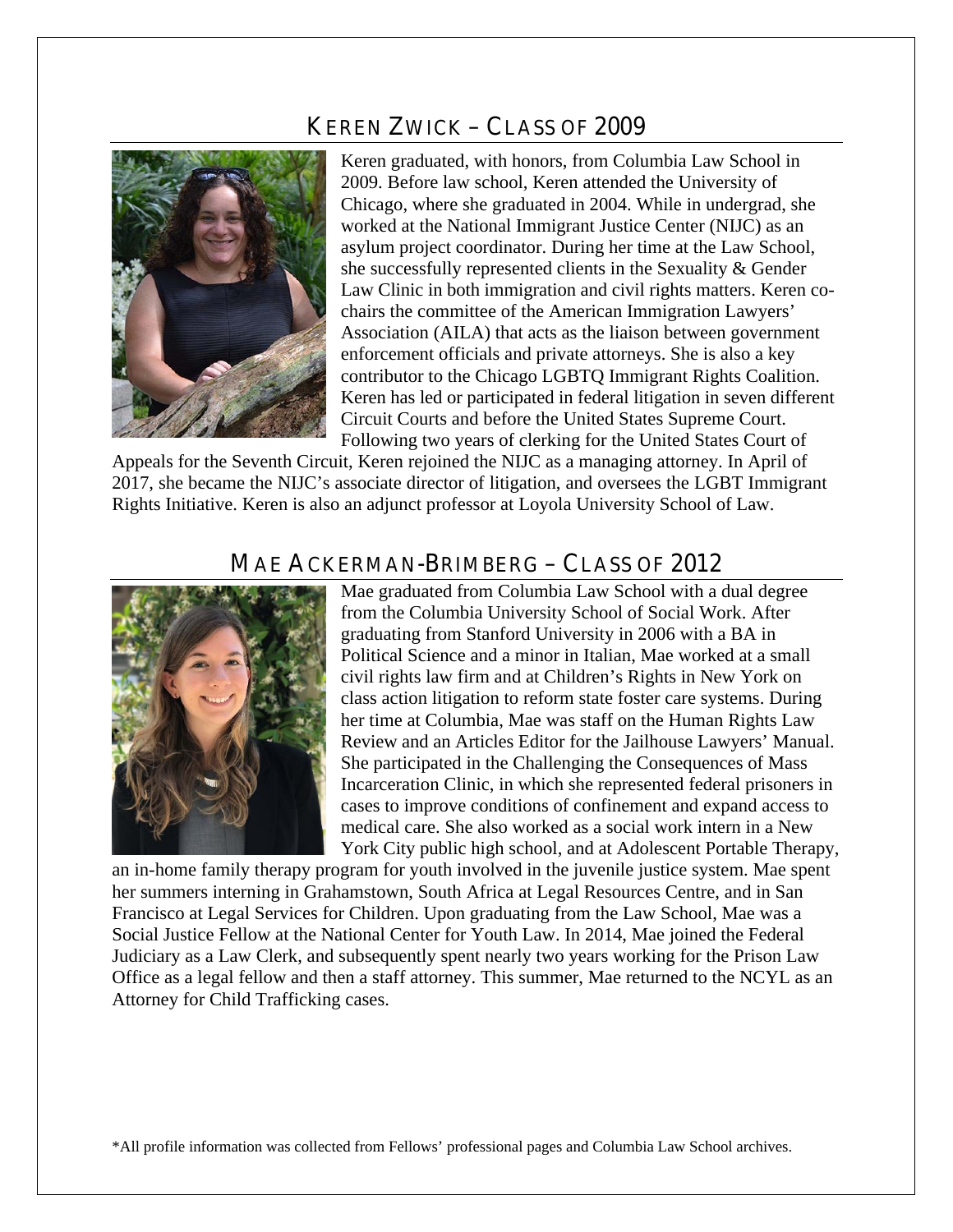### WHITNEY HAYES – CLASS OF 2015



Whitney is a 2015 graduate of Columbia Law School. In Fall 2013, Whitney participated in the Challenging the Consequences of Mass Incarceration Clinic. While in the clinic, she participated in litigation efforts on behalf of a client seeking adequate medical care from the Federal Bureau of Prisons. She also participated in The Bronx Defenders Externship, providing representation to indigent clients in housing court proceedings, as well as the Neighborhood Defender Service of Harlem Externship, where she represented indigent clients in misdemeanor criminal court proceedings.

During her 1L year, Whitney competed in the Frederick Douglass Moot Court Competition and was awarded the Simon H. Rifkind Prize for best overall performance in the first-year moot court

program. Whitney spent the summer after her 1L year at the ACLU's Capital Punishment Project in Durham, NC, where she had the opportunity to work on capital trials and appeals for indigent clients in the South. As a 2L, she served as a brief editor for the Frederick Douglass Moot Court Team, was the President of the Criminal Justice Action Network, and was a staff member on Columbia Human Rights Law Review's A Jailhouse Lawyer's Manual. After her 2L year, Whitney worked in The Bronx Defenders Criminal Defense Practice, representing indigent clients in the Bronx on a variety of criminal matters.

During her 3L year, Whitney was a Special Features Editor on the Columbia Journal of Race and Law and the Moot Court Coordinator for the High School Law Institute. Whitney was also involved with several pro bono projects while at Columbia, including working for the Public Defender Service for the District of Columbia as a 2L and the New Orleans Workers' Center for Racial Justice as a 3L. Following graduation, Whitney was awarded the Bernstein Litowitz Berger & Grossmann LLP Fellowship for her commitment to public interest law dedicated to fighting racial discrimination. In September 2015, Whitney joined The Bronx Defenders as a staff attorney in their Criminal Defense Practice.

#### ASHOK CHANDRAN – CLASS OF 2015



Ashok graduated from Columbia Law School in 2015. While at the Law School, Ashok was named a Harlan Fiske Stone Scholar for academic excellence and served as Editor-in-Chief of the Columbia Journal of Race and Law. He was also a research assistant for Professor Katherine Franke, an intern for The Bronx Defenders and the ACLU, and a summer associate for Paul Hastings. Upon graduating from Columbia, Ashok clerked for the Honorable Cheryl L. Pollak in the Eastern District of New York, and subsequently for the Honorable Jane R. Roth of the Third Circuit Court of Appeals. He joined Emery Celli Brincherhoff & Abady in 2017 as an associate.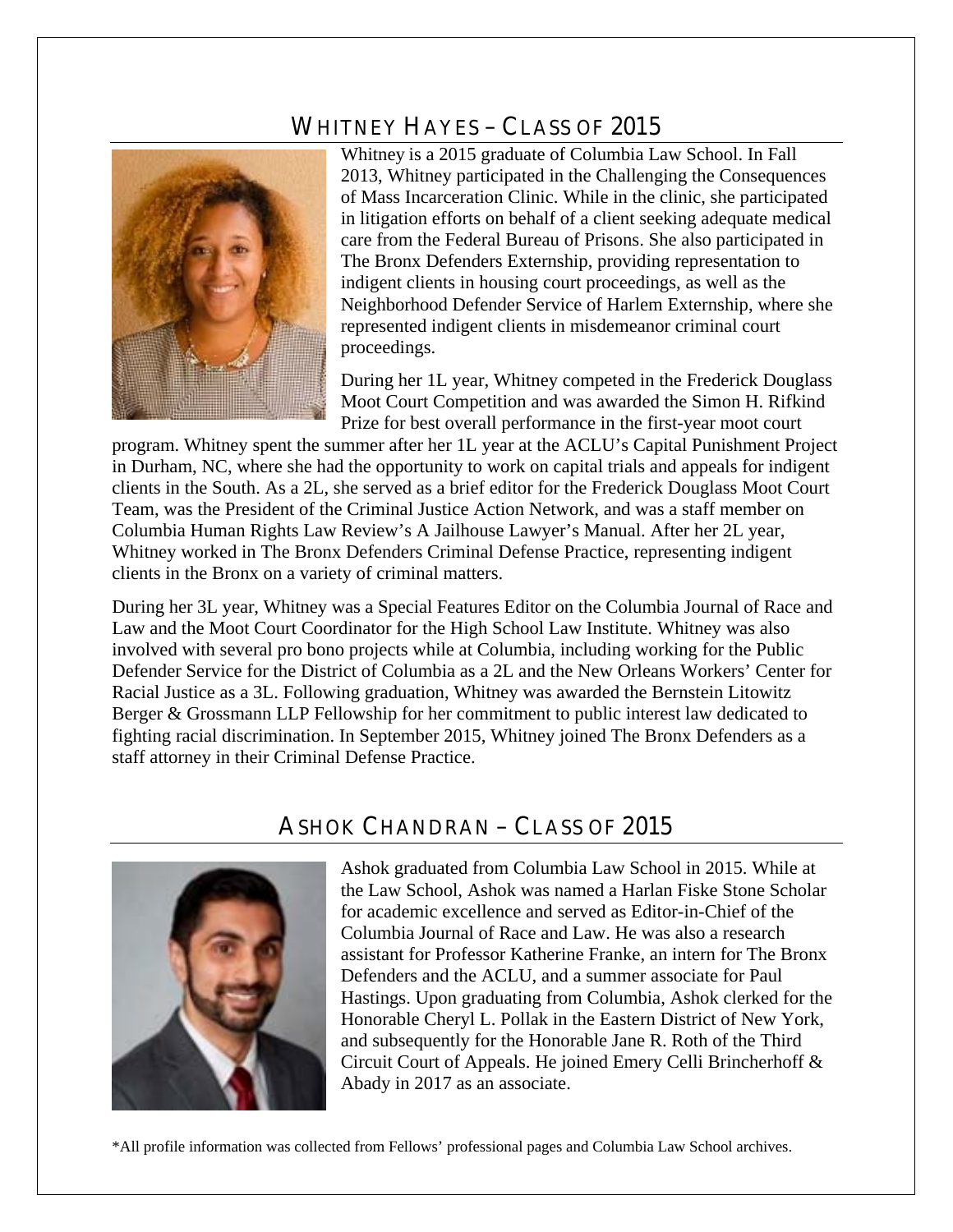#### RAY MARTIN – CLASS OF 2018



Ray Martin is an experienced government affairs and public policy professional with a deep understanding and respect of American Indian affairs and issues. His public service started in 2010 when he first began working for former U.S. Congressman Joe Baca in his district office, and then continued in 2011 when he returned to work for Congressman Baca in his Washington D.C. office. While serving the people of the 43rd Congressional District, Ray worked as a legislative assistant. His legislative portfolio included Native American issues, water, energy, natural resources, as well as management of the Congressman's Facebook and Twitter accounts. In 2012, Ray worked in government affairs and business

and economic development for the Soboba Band of Luiseno Indians. While at Soboba he oversaw a \$4 million land transaction that added nearly 1,000 acres to the reservation, and helped with the Tribe's efforts in the fee to trust process for a casino expansion. From 2013 to 2015, he worked for the Agua Caliente Band of Cahuilla Indians in the government affairs department where his duties included public policy analysis, the creation of a Capitol Hill fellowship program for Native American college students, and government relations with tribal, local, state, and federal officials.

In 2015, Ray became a student at Columbia Law School. While at Columbia he participated in the Native American Law Students Association, for which he served on the Executive Board as the Public Relations Director, the National Native American Law Students Association Moot Court Competition, and the Environmental Law Society. During his 1L summer, Ray clerked in the Washington D.C. offices of Hobbs, Straus, Dean and Walker, a law firm focused on federal Indian law and lobbying on Indian issues. During his 2L summer, Ray clerked at the Native American Rights Fund in Washington, D.C. Ray presently works as a Democratic Policy Advisor on the Senate Indian Affairs Committee.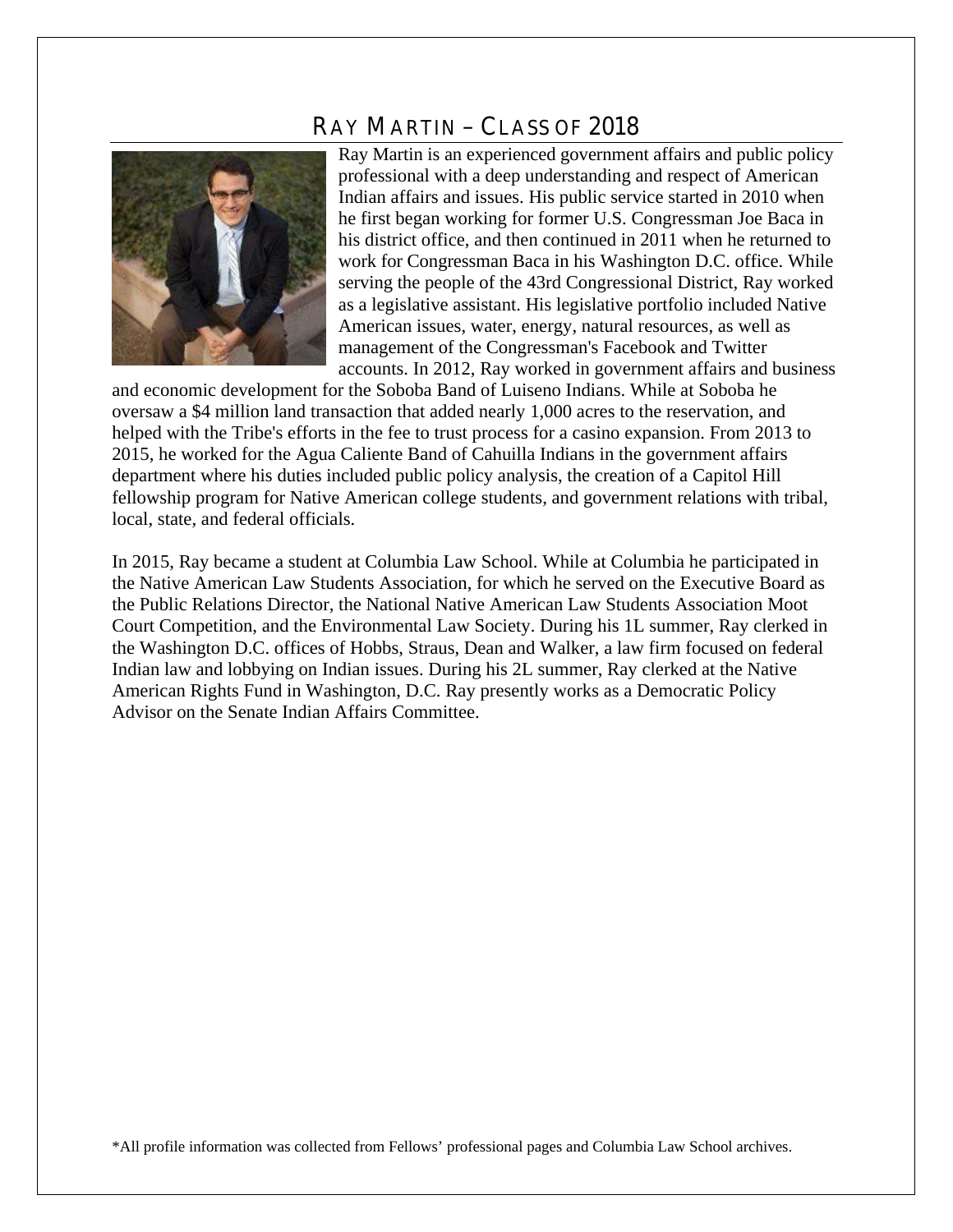# **DALE AND MAX BERGER FELLOWS**

The Dale and Max Berger Public Interest Law Fellowship was created in 2000 through the generosity of Max W. Berger, Esq. '71 and Dale Berger. Public Service Fellowships are awarded to students who have demonstrated exceptional dedication and promise for leadership in public interest law work.

## SUZANNAH PHILLIPS – CLASS OF 2008



Suzannah received her J.D. from Columbia Law School in 2008, where she was a teaching assistant for the Human Rights Clinic, the Editor-in-Chief of the Spanish Jailhouse Lawyer's Manual, and a Harlan Fiske Stone scholar. She was awarded the Clinical Legal Education Association's Outstanding Student Award, as well as a Certificate in Comparative and International Law from Columbia.

Upon graduating from the Law School, Suzannah was named a Henkin-Stoffel Human Rights Fellow. As a fellow, she worked with VIVO POSITIVO and the Center for Reproductive Rights in Santiago, Chile and New York City, where she investigated and

litigated discrimination against and forced sterilization of women living with HIV. Following her fellowship, Suzannah spent nearly two years as a Legal Adviser for International Advocacy at the Center for Reproductive Rights. She subsequently joined CUNY School of Law as a Clinical Fellow with the Human Rights and Gender Justice Clinic, where she led a project addressing the unjust criminalization of individuals who were trafficked into the sex trade, and co-taught a clinic seminar on human rights doctrine and lawyering skills.

In April 2015, Suzannah became the Senior Legal Adviser at Women Enabled International. In January 2018, she was named the Deputy Director. Her work focuses on developing and implementing WEI's norm-building strategies to strengthen human rights standards on the rights of women and girls with disabilities and promoting cross-movement collaboration between women's rights and women with disability rights advocates.

### CATHERINE POYNTER – CLASS OF 2010



Catherine 'Katie' Poynter graduated from Columbia Law School in 2010. During her 1L year, Katie was awarded the Best Respondent Brief for her work in the Frederick Douglass Moot Court competition, which she coached the subsequent year. While at Columbia, Katie also completed research with Professor Susan Sturm at the Center for Institutional and Social Change. Their report, entitled "The Future Scholars Program: Preparing Future Scholars for Rutgers & Readying Rutgers for Future Scholars" suggests that higher education in and of itself poses barriers to the

access and success of minority and low income students, and that subsequent transition and support of Future Scholars is critical for college completion. Upon graduating, she spent three years developing a principal training program in an effort to raise morale and dipping test scores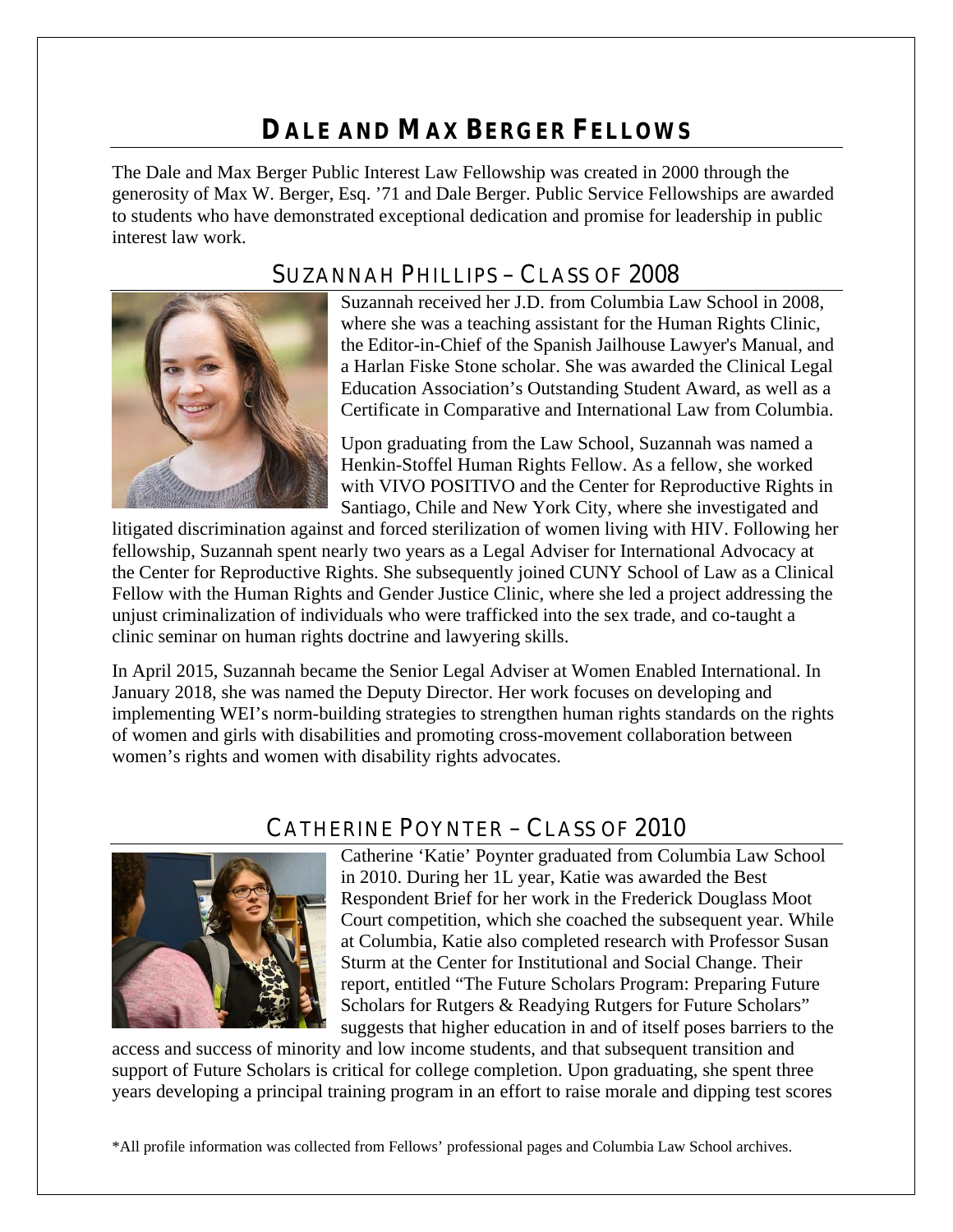at Amistad Academy Middle School in New Haven, Connecticut. Since becoming principal in 2013, the school has seen a considerably reduction in both in and out-of-school suspensions, which she attributes largely to the school's shift from a classroom removal mentality to a support system for students struggling behaviorally.



## KINARA FLAGG – CLASS OF 2011

Before enrolling at Columbia Law School, Kinara Flagg worked as a development associate for Homes for the Homeless, where she saw firsthand the pervasive socioeconomic and racial inequality in New York City. At the Law School, she worked with inmates at Rikers Island Jail as part of the Alternatives to Incarceration Project and with immigrant victims of domestic violence through Sanctuary Families. She also participated in the Sexuality and Gender Law Clinic and served as editor of the Columbia Human Rights Law Review. As a 1L, Kinara placed second of 98 teams at the national Frederick Douglass Moot Court competition.

After clerking for Judge Rosemary S. Pooler of the U.S. Court of Appeals for the Second Circuit, she returned to the Department of Justice's Civil Rights Division as a Trial Attorney in the Housing and Civil Enforcement Section where she previously interned. As a trial lawyer, Kinara argues cases involving discriminatory housing, unfair lending practices, discrimination in places of entertainment and public accommodation, and religious discrimination in land use, specifically against people and organizations that have shown sustained patterns of discrimination, all over the country. "The cases are big enough that you really feel like you are making a difference," she said. "One of the most amazing things is when you settle a case and you end up being able to call a victim of discrimination and tell them the good news."

#### ADRIANA GARCIA – CLASS OF 2012



Adriana graduated from Columbia Law School in 2012 with her J.D., and from Yale University in 2008 with a B.A. in Political Science/Ethnicity, Race and Migration. During her time at the Law School, she interned at the ACLU of Southern California, Handsell Stormer Keeny Richardson & Renick, and for the U.S. Department of Labor. Upon graduating, she was named as a public interest fellow for the Mexican American Legal Defense and Educational Fund until January of 2014, and a Civil Rights Fellow in May 2014 for the California Department of Fair Employment and Housing. Between June and October of 2015, Adriana served as a policy advisor for Hillary for America. In

January 2016 she became the Deputy Chief of Staff for Policy and Budget at the New York City Council for the Office of Council Member Carlos Menchaca. Currently, Adriana is a Policy Advisor for the New York City Mayor's Office of Immigrant Affairs, a post which she filled in February 2018.